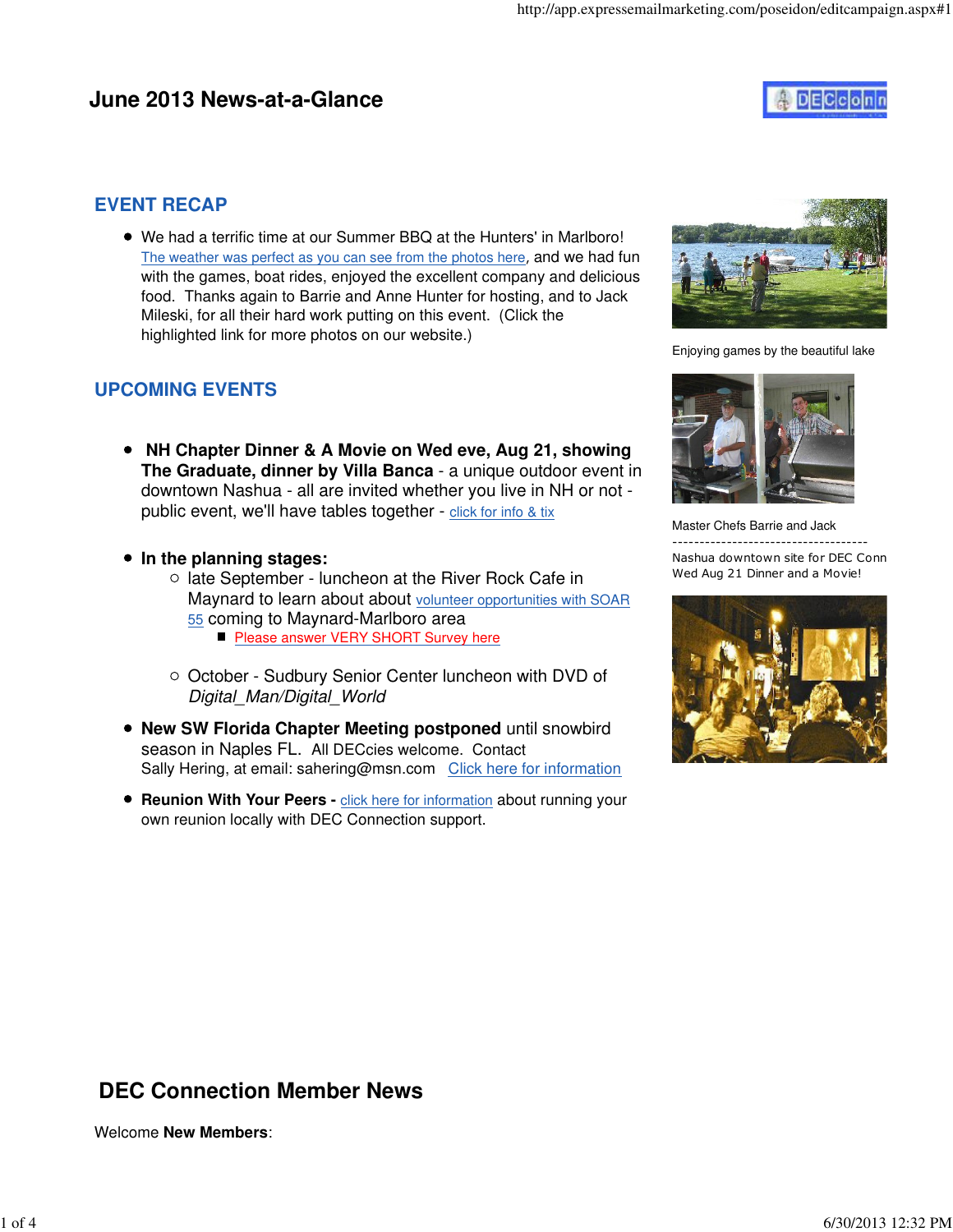Mike Dowjat, Gail Hernandez, Anne Hunter, John Kelly, Karen Anne Kolling, Jim Malanson, Harold Trenouth, Sharon Wooster

a hearty re-welcome to our **Renewing Members**:

Diane Candon, Barb Finer, Betty Lynch, Rod Sutherland, Beryl Sachs

#### **Membership Renewal Procedure:**

Best method to renew: Click this link to see if your membership is current in our Member Service Center and pay online with a credit card. If you have paid dues since 2010 you will be there - use the email address we have on file for you - no leading or trailing spaces and it should work - email webmaster@decconnection.org for help.

- You can also join us (or renew) at www.decconnection.org/join.htm
- You can also send a check to The DEC Connection, c/o Bob Moore, 28 Fernglade Rd., Burlington MA 01803. \$10 for 1 year, \$25 for 3 years.
- If you prefer to use your PayPal account directly (not via our website), use our payment address: registrations@decconnection.org - please do NOT use any of the Board members' personal email addresses.

## **DEC Connection Member NewsBytes**: send yours to:

webmaster@decconnection.org. See our new NewsByte archive page.



Our new **Featured Entrepreneur, Barbara Finer**, was with Digital for 5 years, having started as an applications programmer in operations (aka IT) as a co-op student at Northeastern University. After a stint in Large Systems Engineering working on compilers and operating systems, Barbara left to go to her first start-up. As the product manager and chief evangelist, she helped lead that company to develop a medical system for analyzing and sharing radiology information which was then acquired by Analogic. The entrepreneurship bug bit her. After joining or starting several tech companies, typically as their business development or marketing lead, Barbara started teaching both marketing and entrepreneurship at local colleges. Barbara has been on several Boards, for profit and non, advises and mentors other young companies, and still keeps a few toes in theater and dance. After a year of thinking about the entrepreneurial eco-system in Boston and how this region needs to 'get its groove back', Barbara opened a sci-tech innovation center/ incubator, TechSandBox™, in Southborough. Read all about it here.

From **Anne Hunter**: Prior to leaving Digital in 1987 I took painting lessons as a diversion from my high stress marketing job. Within a year of leaving I was teaching classes and had opened my own studio. What started as a hobby has turned into an extremely satisfying business venture teaching others how to paint and writing books and articles on painting for the web and for local and overseas publications. I also teach at a number of local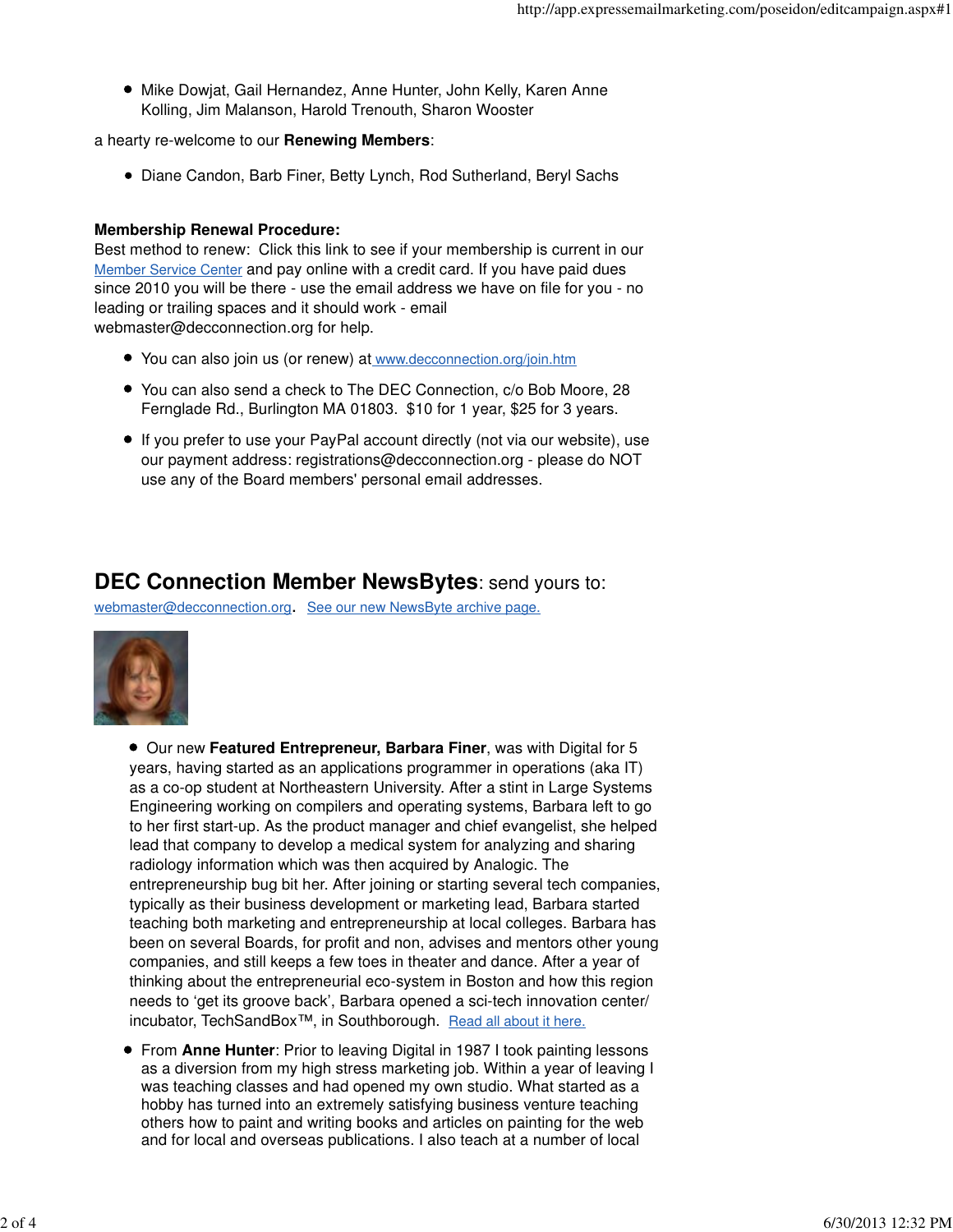art galleries and travel to teach at conventions, conferences and at chapter meetings of the Society of Decorative Painters. Go to my website at http://www.thecreativetouch.com for more information on current activities or email me at creativetouch@earthlink.net.

- **Roland Olivier** (DEC 1976-1995) writes: I am a business, technology and international lawyer. I've just announced the opening of my law practice focused particularly on entrepreneurs, startups, small businesses, emerging companies, hi-tech companies (hardware, software and services), manufacturing companies and companies expanding into or seeking international markets for their products. I am available to provide legal and governance services, to counsel clients on establishing domestic and international operations, to help finance their business, to resolve commercial disputes and to help them structure, negotiate and close complex commercial transactions, real estate transactions, intellectual property licenses and international business transactions. This includes sales, service, distribution, licensing, sourcing, purchasing, joint venture, strategic marketing, and merger & acquisition agreements, and real estate acquisitions, leases and sales. You can contact me on LinkedIn, Facebook or via email lawconsult09@yahoo.com.
- **Beryl Sachs** writes: Jean & I were from Baltimore until we married in 1972 and I joined DEC in NC. We moved to Upstate NY and MA. Three years ago we moved back home to Baltimore living on the Chesapeake Bay. b.sachs@verizon.net
- **Gail (Georges Smith) Hernandez** writes: Although I'm currently a corporate trade show manager, I'm looking for contract trade show consulting projects starting July 2, 2013. I also sell Premier Designs High Fashion jewelry for fun and profit.

Since 1994, I've been offering my trade show marketing skills to large and small businesses as The Trade Show Maven. In addition to strategic planning I offer booth staff training and logistics assistance. As a Diamond-Level CTSM professional (Certified Trade Show Marketer), I advise other trade show and event professionals with their certification and also am a career advocate for anyone seeking employment (that means I try to give good advice!) I welcome the opportunity to talk with anyone interested in improving their trade show or event program. I can be reached at 978-562-9237 and via email at tradeshowmaven@yahoo.com

**Karen Hamilton** had sent in a cute story last month for Memorial Day - click link to see it and others... send your own to webmaster@decconnection org.

### **Sad News Department** - details on our Memorials Page

Our condolences to friends and family of former DEC employees: Bruce Anderson (MA); Vincent Bartolomeo (MA); Bob Hough (AZ), Jeremiah (Jerry) Kelly (MA: son Cyril wrote a nice note - please contact him to express condolences); Ellen Miller (Colorado Springs).

## **Website Updates**:

- **Read about Barb Finer, our featured Member Entrepreneur.**
- Know someone who is leaving HP? Please pass the word to anyone leaving HP to